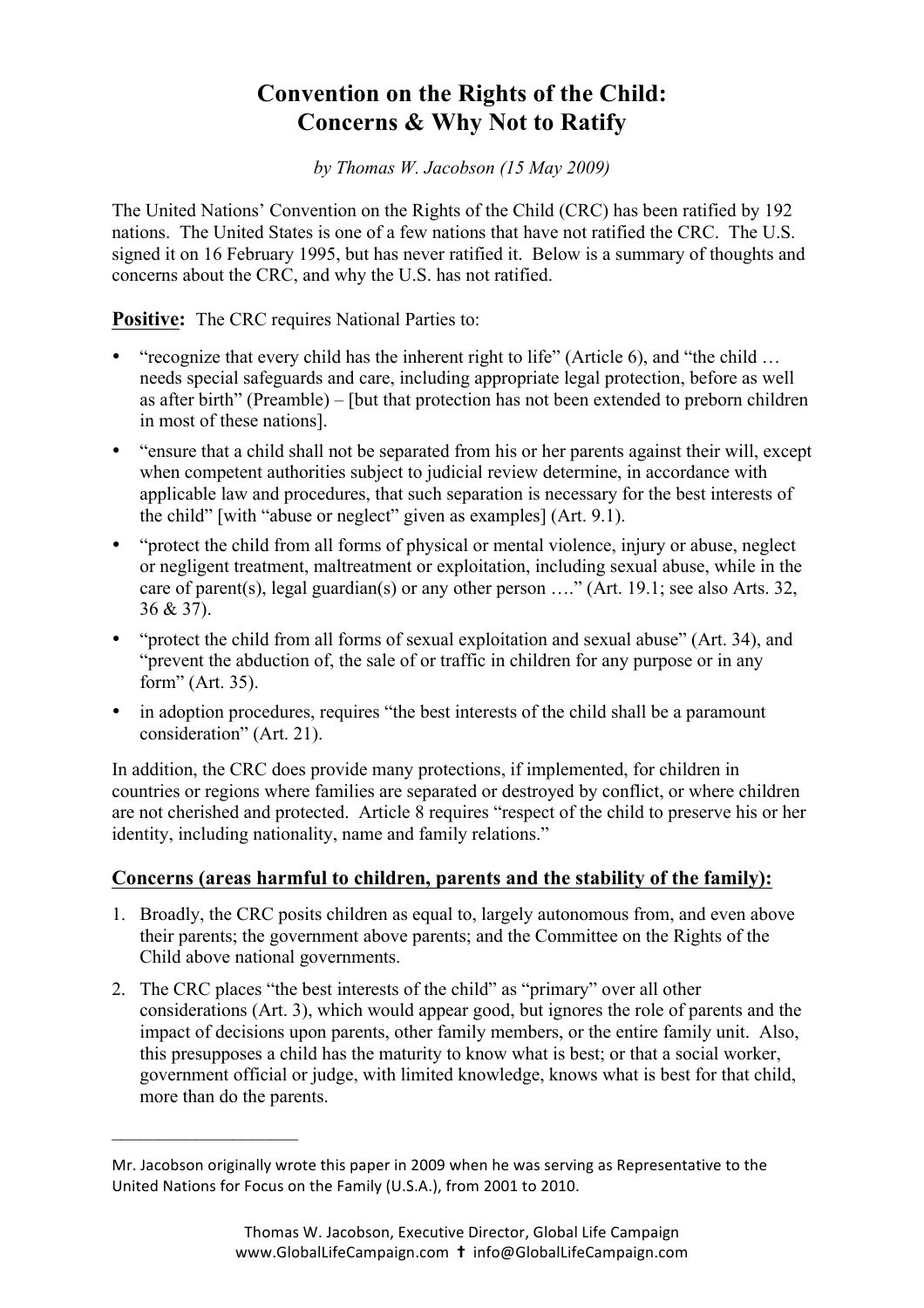- 3. The CRC undermines the legitimate role of parents by failing to recognize their preexisting, inherent, God-given authority and responsibility to direct the upbringing of their children in all areas. While the CRC requires National Parties to "respect the responsibilities, rights and duties of parents," the same statement continues with this clarification: "to provide … appropriate direction and guidance in the exercise by the child of the rights recognized in the present Convention" (Art. 5; see also Art. 27.3). Thus parents are viewed as pawns whose primary usefulness is implementing the CRC.
- 4. The CRC Committee interprets spanking as child abuse and pressures nations to enact laws prohibiting corporal punishment, which many nations have subsequently done.
- 5. The CRC requires National Parties to guarantee the following as absolute rights to children:
	- "the right to express (their) views freely in all matters affecting the child" (Art. 12.1), including in court [but gives no reference to parents or the importance of honoring them].
	- "the right to freedom of expression," which "shall include freedom to seek, receive and impart information and ideas of all kinds, regardless of frontiers, either orally, in writing or in print, in the form of art, or through any other media of the child's choice," with only two restrictions allowed: (a) "respect of the rights or reputations of others" or (b) "protection of national security or of public order or of public health or morals" (Art. 13). [That means, apart from these limitations, a child can say, write or communicate anything, and read, hear or view anything from any source, regardless of parental concerns, rules or guidance. This would seem to guarantee to children a right to watch whatever they want on TV, read or view whatever they want on their computers, etc.]
	- "the right of the child to freedom of thought, conscience and religion," including the right to "manifest one's religion or beliefs," with parents recognized as providing "direction to the child in the exercise of his or her right" (Art. 14). [However, this seems to give a child a right to choose a different religion, which can be good to protect a child who chooses Christianity over a false religion. But this can also make it difficult for parents to train up their children in the knowledge and fear of the Lord, which we as believers are commanded to do, if a child has a guaranteed right to pursue any other religion he chooses while still under the care of his parents.]
	- "the rights of the child to freedom of association and to freedom of peaceful assembly" (Art. 15) – [meaning a child can choose bad friends or groups and ignore his parents].
	- "No child shall be subjected to arbitrary or unlawful interference with his or her privacy …" (Art. 16). [This may be interpreted to mean that children may receive condoms, abortifacients, or abortions without parental knowledge or consent.]
	- "access to information and material from a diversity of national and international sources" (Art. 17) – [so that people other than parents may shape the child's mind].
	- "no child is deprived of his or her right of access to health care services" to include "family planning education and services" (Art. 24.1) – [which is being interpreted by the UN as access to contraception and condoms, abortifacients and abortions].
	- "the right of every child to a standard of living adequate for the child's physical. mental, spiritual, moral and social development"  $(Art. 27.1)$  – [which is precisely what the vast majority of parents strive to achieve at great sacrifice, but this is a socialist ideal which cannot be appropriately or universally determined or guaranteed by civil government].
	- "Make primary education compulsory and available free to all" and ensure that all "educational institutions" are "subject always to the observance of the principles set forth" [in this article of the CRC] and "conform to such minimum standards as may